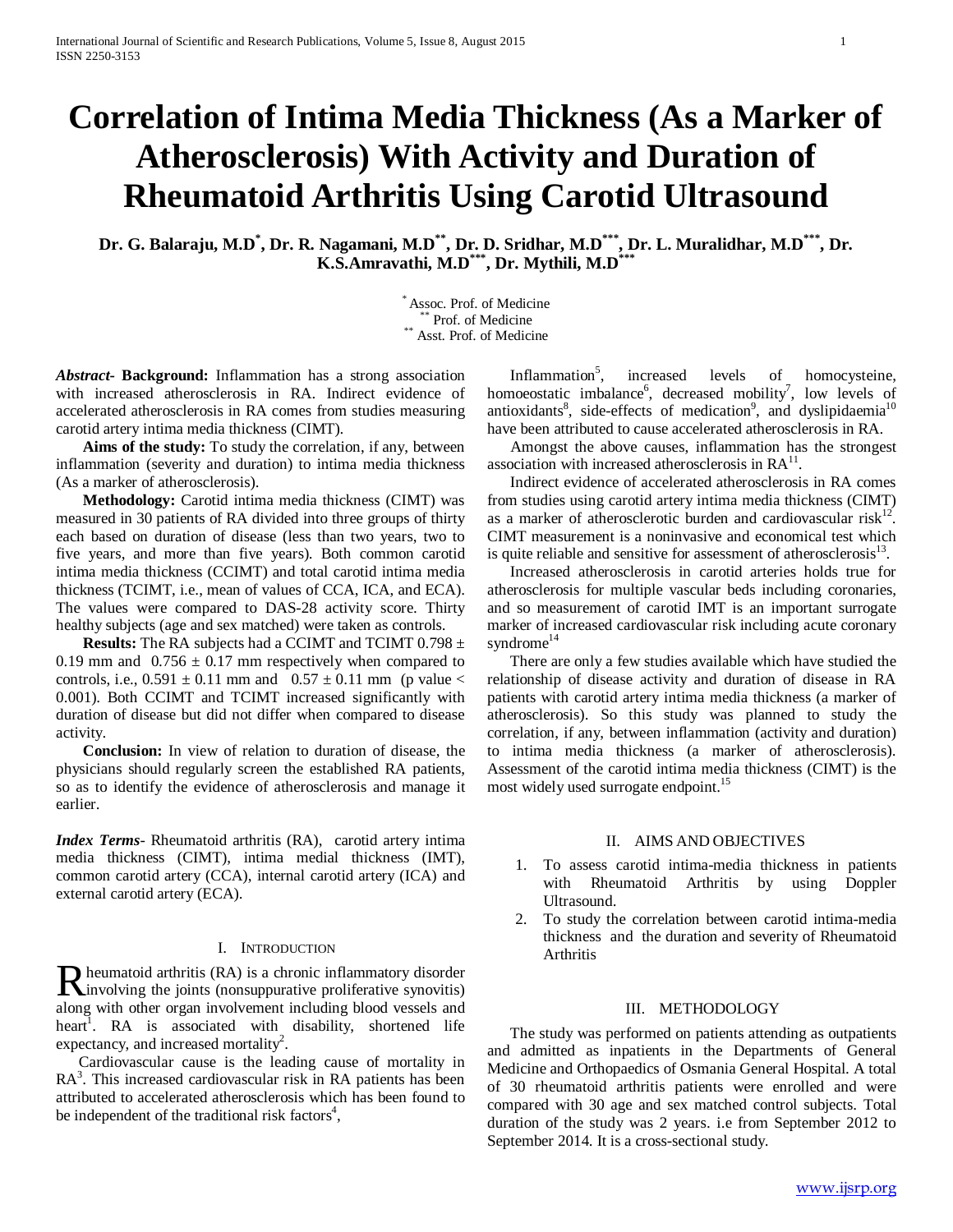The patients included as subjects were divided into three groups (of ten subjects each) based on duration of disease. These were:

 Group I – those subjects who had RA of less than two years  $(<2yrs)$ 

Group  $II$  – those subjects who had RA between two to five years (2-5yrs)

 Group III – those subjects who had RA more than five years  $($ >5 $\gamma$ rs)

## **Inclusion criteria**

 After clinical evaluation and laboratory investigations, those patients satisfying the modified American Rheumatology Association criteria (1987) were included in the study. Age and sex matched controls were selected from medical OPD who came for routine health checkup or had nonspecific complaints, after taking care to exclude those suffering from hypertension, cardiac disease, and diabetes mellitus.

#### **Exclusion criteria**

 Those suffering from congenital heart disease, ischemic heart disease, valvular heart disease with rheumatic history, and diabetes mellitus, were excluded from the study All patients were evaluated with:

#### **Detailed History**

 Age, sex, duration of RA, presence and duration of morning stiffness, chest symptoms, list of painful joints, presence of other systemic disease, and history of extra-articular manifestations of RA were documented. Treatment history was also documented. Functional status of the patients was recorded on the Visual analogue scale.

#### **Examination**

 A systemic examination of all joints was done for features of activity, tender joint count and swollen joint count estimation was done.

#### **Tender joint count and swollen joint count**

 A simplified 28 joint articular index as described by Fuch's et al was used to assess disease activity. Twenty-eight joints included 10 proximal interphalangeal joints of the fingers, 10 metacarpophalangeal joints, and the wrist, elbow, shoulder and the knee joints bilaterally.

 Cardiovascular examination was done in detail. Abdominal, respiratory and neurological examination was also done. Extra articular manifestations were carefully looked for and documented.



 $Total$ ..............

 $Total$ .............

**Figure 1. Schematic diagram for calculating TJC and SJC**

## INVESTIGATIONS

#### **Routine investigations**

 Hemoglobin estimation, blood urea, serum creatinine, fasting lipid profile and blood sugar estimation was done

## **Erythrocyte sedimentation rate (ESR)**

Was obtained by Westegren method

#### **Rheumatoid factor (IgG)**

 A quantitative assay was performed using a latex fixation Lab kit.

#### **C-reactive protein**

 Quantitative assay was performed using latex agglutination kit.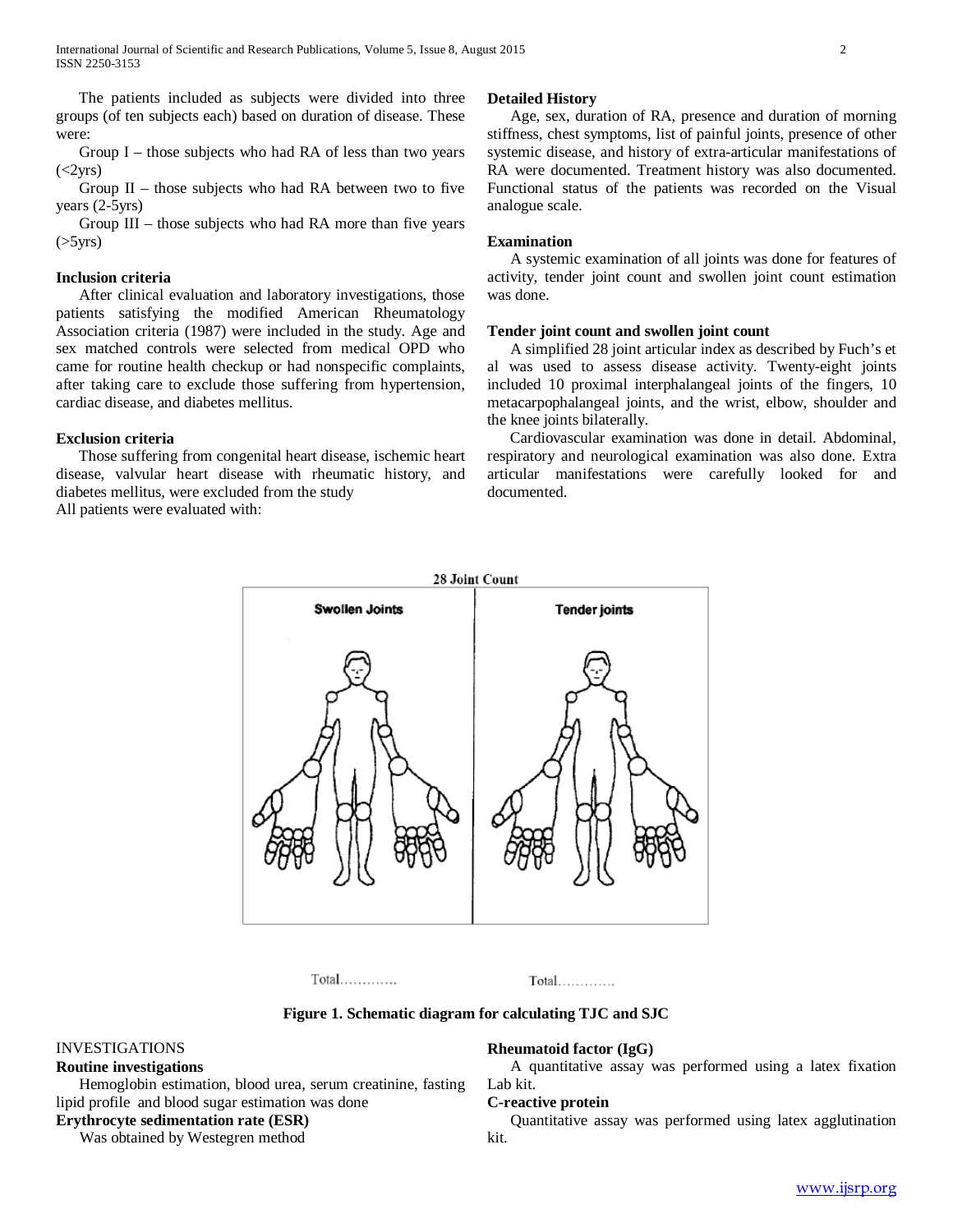International Journal of Scientific and Research Publications, Volume 5, Issue 8, August 2015 3 ISSN 2250-3153

#### **Radiographic assessment**

X-ray of both hands were taken in all patients to evaluate for rheumatoid activity, deformities and erosions.

## IV. CAROTID DOPPLER

 For measurement of IMT - B-mode USG scan using 7.5 MHz probe is used and whenever required to see plaques, plaque ulceration, lumen stenosis Colour Doppler scan is used.

 All subjects (including controls) underwent carotid sonography. The common carotid arteries (CCA) were examined bilaterally upto the bifurcation (including proximal part of internal carotid artery (ICA) and external carotid artery (ECA). The intima media thickness (IMT), plaque characterisation (including echotexture, calcification, and cavitation) were assessed – initially by gray scale USG and then followed by colour flow imaging. All measurements were taken in diastole, measured in the phase when the lumen diameter is at its smallest and IMT at its largest.

 The mean total carotid intima media thickness (TCIMT) was calculated by taking the mean of all three dimensions of carotid, i.e., common, internal, and external on both sides.

All subjects included in the study were evaluated for their disease activity using DAS-28 (disease activity score).

#### **DAS 28 = 0.56√TJC + 0.28√SJC + 0.70 (logESR) + 0.014 GH**

where, TJC is tender joint count SJC is swollen joint count ESR is erythrocyte sedimentation rate GH is general health status as assessed by patient on visual analogue scale (VAS)

## **V.** STATISTICAL ANALYSIS

The results obtained were subjected to student's unpaired t-test, chi-square test and linear regression for statistical analysis.

#### VI. RESULTS

 Thirty patients of rheumatoid arthritis diagnosed by modified ACR criteria (1987) along with 30 age and sex matched controls were included in the study after they had fulfilled the inclusion and exclusion criteria.

## **1. Age and Sex distribution**

 The study group included 23 females and 7 males. The age and sex distribution of patients with RA is shown in Table 1 below. Equal number of age and sex matched controls were taken.

#### **Table 1. Age and sex distribution**

| Age groups   | No. of cases | <b>Females</b> | <b>Males</b> |
|--------------|--------------|----------------|--------------|
|              |              |                |              |
| $21-30$      | $3(10\%)$    | $3(10\%)$      | $\theta$     |
|              |              |                |              |
| $31 - 40$    | $9(30\%)$    | $8(26.6\%)$    | $1(3.3\%)$   |
|              |              |                |              |
| $41 - 50$    | 15(50%)      | $10(33.3\%)$   | 5(16.6%)     |
|              |              |                |              |
| 51-60        | $2(6.6\%)$   | $1(3.3\%)$     | $1(3.3\%)$   |
|              |              |                |              |
| 61-70        | $1(3.3\%)$   | $1(3.3\%)$     | $\Omega$     |
|              |              |                |              |
| <b>Total</b> | 30           | 23(76.6%)      | 7(23.3%)     |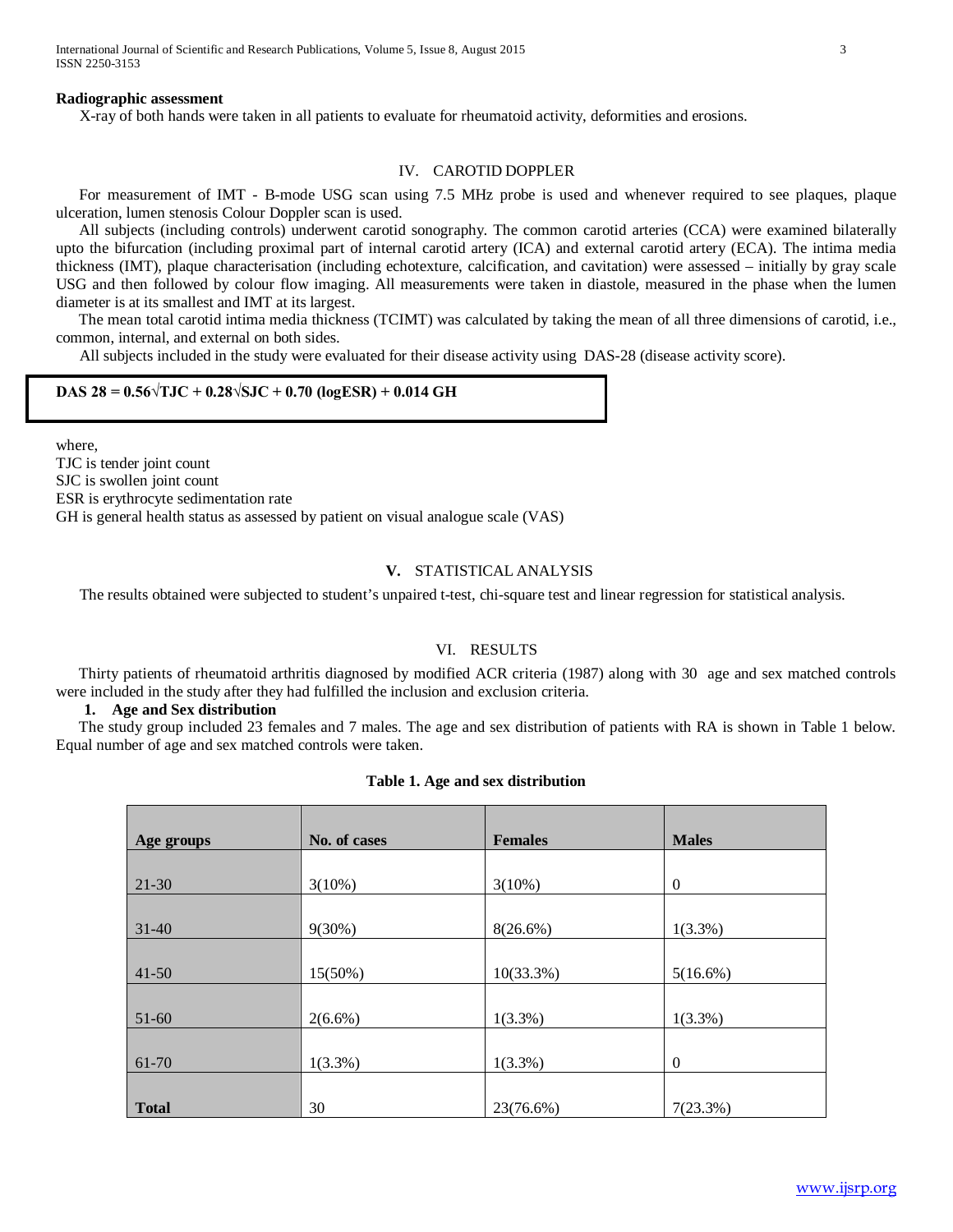The patients were divided into three groups based on duration of disease.

|          | Range(yrs) | <b>Mean</b> (yrs) |
|----------|------------|-------------------|
| Group 1  | $25 - 55$  | 43.3              |
|          |            |                   |
| Group 2  | 29-57      | 42.8              |
| Group 3  | $27 - 64$  | 44.2              |
| Controls | $25 - 64$  | 43.43             |

## **Table 2. Mean age in all groups**

The mean age of all the groups and controls were comparable

## **Sex distribution group wise**

Out of 30 subjects, 23 were females and 7 were males. Female:male ratio in this study was 3.28:1

|              | <b>Females</b> | <b>Males</b> | <b>Total</b> |
|--------------|----------------|--------------|--------------|
| Group 1      | 8              | ി<br>∠       | 10           |
| Group 2      | $\mathbf{r}$   | $\bigcap$    | 10           |
| Group 3      | 8              | ി            | 10           |
| <b>Total</b> | 23             | −            | 30           |

## **Table 3. Sex distribution group wise**

## **2. Duration of disease**

The average duration if the disease in different groups were as follows

| <b>Groups</b> | <b>Duration (yrs)</b> |
|---------------|-----------------------|
| Group 1       | $1 \pm 047$           |
| Group 2       | $3.35 \pm 0.65$       |
| Group 3       | $11.6 \pm 3.68$       |
|               |                       |

## **Table 4. Mean duration of disease**

## **3. Biochemical parameters**

 The groups were compared for various atherogenic biochemical risk indices. All groups were comparable – including the mean values of blood sugar and lipid profile.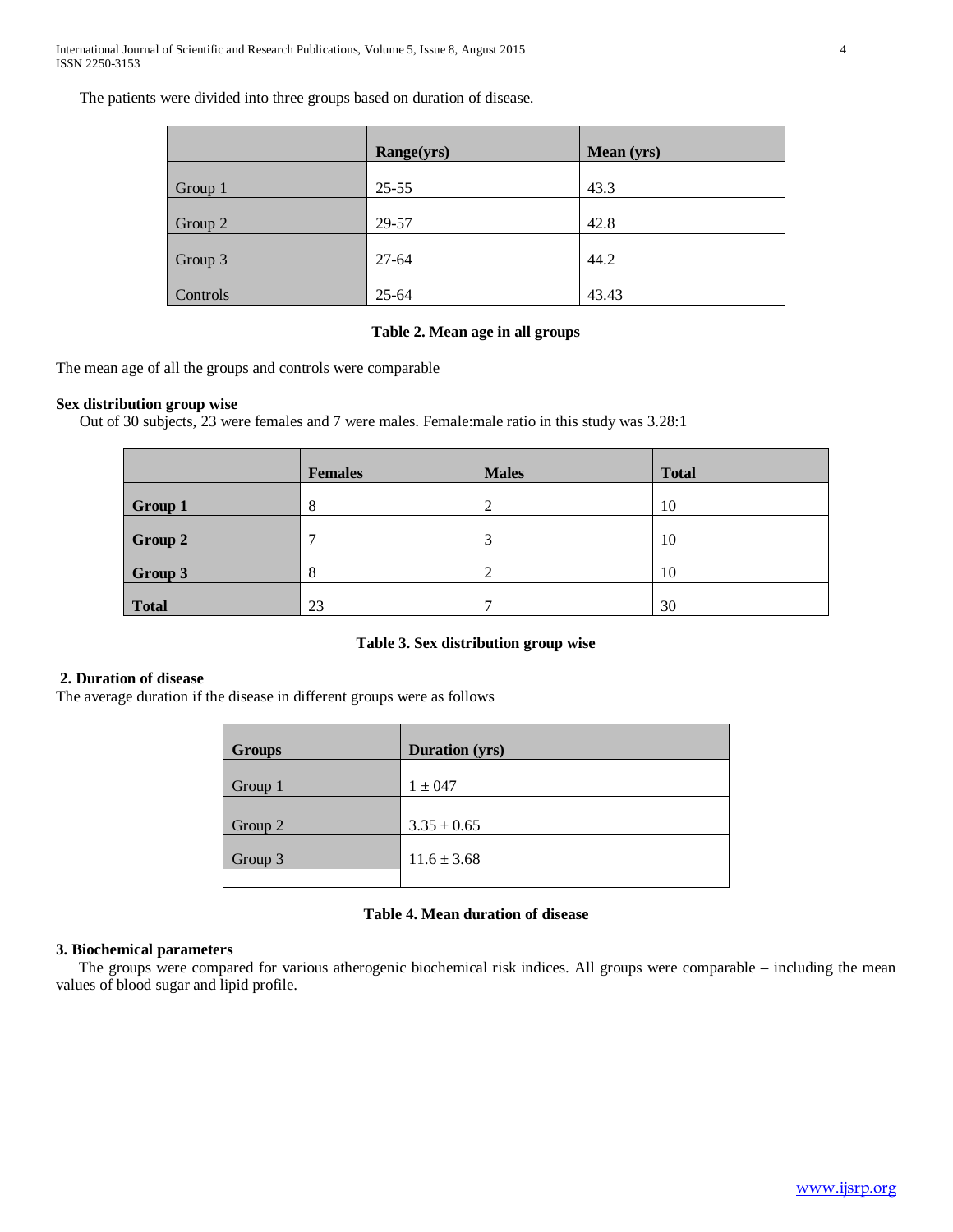| <b>Biochemical parameters</b> | Group 1 | Group 2 | Group 3 |
|-------------------------------|---------|---------|---------|
|                               |         |         |         |
| Blood sugar (mg%)             | 96      | 92      | 83      |
|                               |         |         |         |
| <b>Triglycerides</b>          | 150     | 155     | 148     |
|                               |         |         |         |
| <b>Cholesterol</b>            | 141     | 154     | 162     |
|                               |         |         |         |
| HDL                           | 48      | 42      | 40      |
|                               |         |         |         |
| <b>LDL</b>                    | 90      | 85      | 83      |
|                               |         |         |         |
| <b>VLDL</b>                   | 30      | 36      | 41      |

## **Table 5. Comparison of Biochemical parameters**



## **Figure 2. Comparison of Biochemical parameters**

 On investigations, the hemoglobin levels ranged from 9.5 to 13.5 gm% . The mean ESR in the study group was 33.03 and ranged from 10 mm to 80 mm/hour and in the control subjects the levels ranged from 10 to 40 mm/hour, with a mean of 24 mm/hour. Twenty-two patients (72.3%) were found to be rheumatoid factor (RF) positive.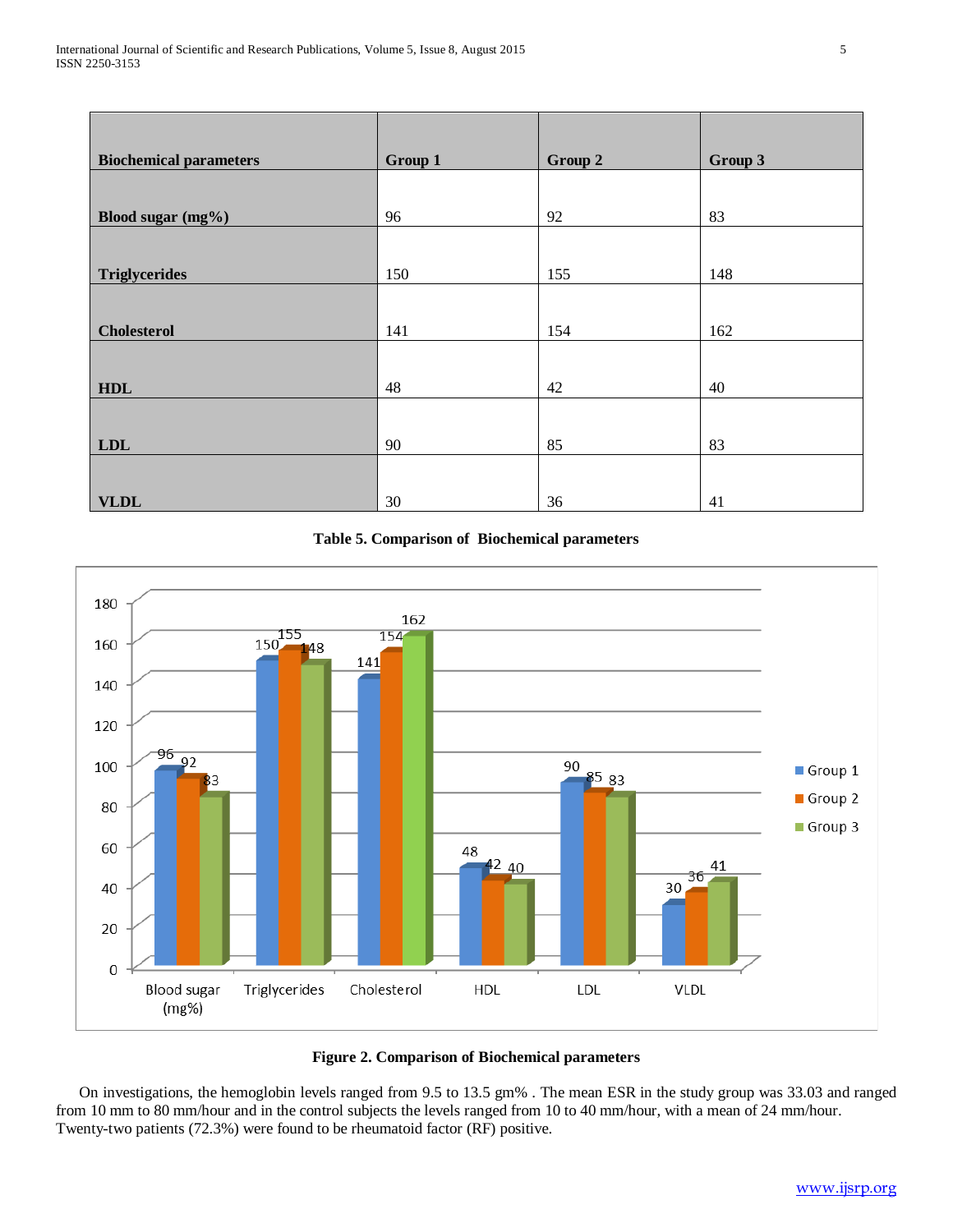Twenty-four patients (80%) were found to have CRP >6µg/L.

## **4. Disease duration and activity**

The disease activity, as per DAS 28, was comparable in all three groups (p value >0.05)

Although the mean values of DAS 28 were comparable across all the groups but on further subdivision, i.e., Group A – mild disease (DAS  $28 = 2.6 - 3.2$ ); group B – moderate disease (DAS  $28 > 3.2 - 5.1$ ) and group C – severe (DAS  $28 > 5.1$ ). These groups were not comparable in number.

|         | Duration(yrs)   | <b>Mean</b><br>DAS28-Score | Range     | < 3.2<br><b>Mild</b> | $3.2 - 5.1$<br><b>Moderate</b> | >5.1<br><b>Severe</b> |
|---------|-----------------|----------------------------|-----------|----------------------|--------------------------------|-----------------------|
| Group 1 | $1 \pm 047$     | 4.485                      | 2.54-6.83 | 3                    | 3                              | $\overline{4}$        |
| Group 2 | $3.35 \pm 0.65$ | 4.609                      | 2.34-6.89 | 2                    | $\overline{4}$                 | 4                     |
| Group 3 | $11.6 \pm 3.68$ | 4.657                      | 2.47-6.77 | 2                    |                                | 3                     |

## **Table 6. Comparison of DAS28 Score in 3 groups**

## **5. Carotid intima media thickness (CIMT): Case vs. control**

 The mean value of common carotid intima media thickness (CCIMT) and total carotid intima media thickness (i.e., mean of total CIMT of CCA, ICA, and ECA) were significantly higher in the study group when compared to control group (p-value <0.001)

| $IMT(in \, mm)$   | <b>Study group</b> | <b>Control Group</b> | Pvalue  |
|-------------------|--------------------|----------------------|---------|
| <b>CCMIT</b>      | 0.798              | 0.59                 | < 0.001 |
| <b>Total CIMT</b> | 0.756              | 0.57                 | < 0.001 |

## **Table 7. Comparison of CIMT & TCIMT of cases with controls**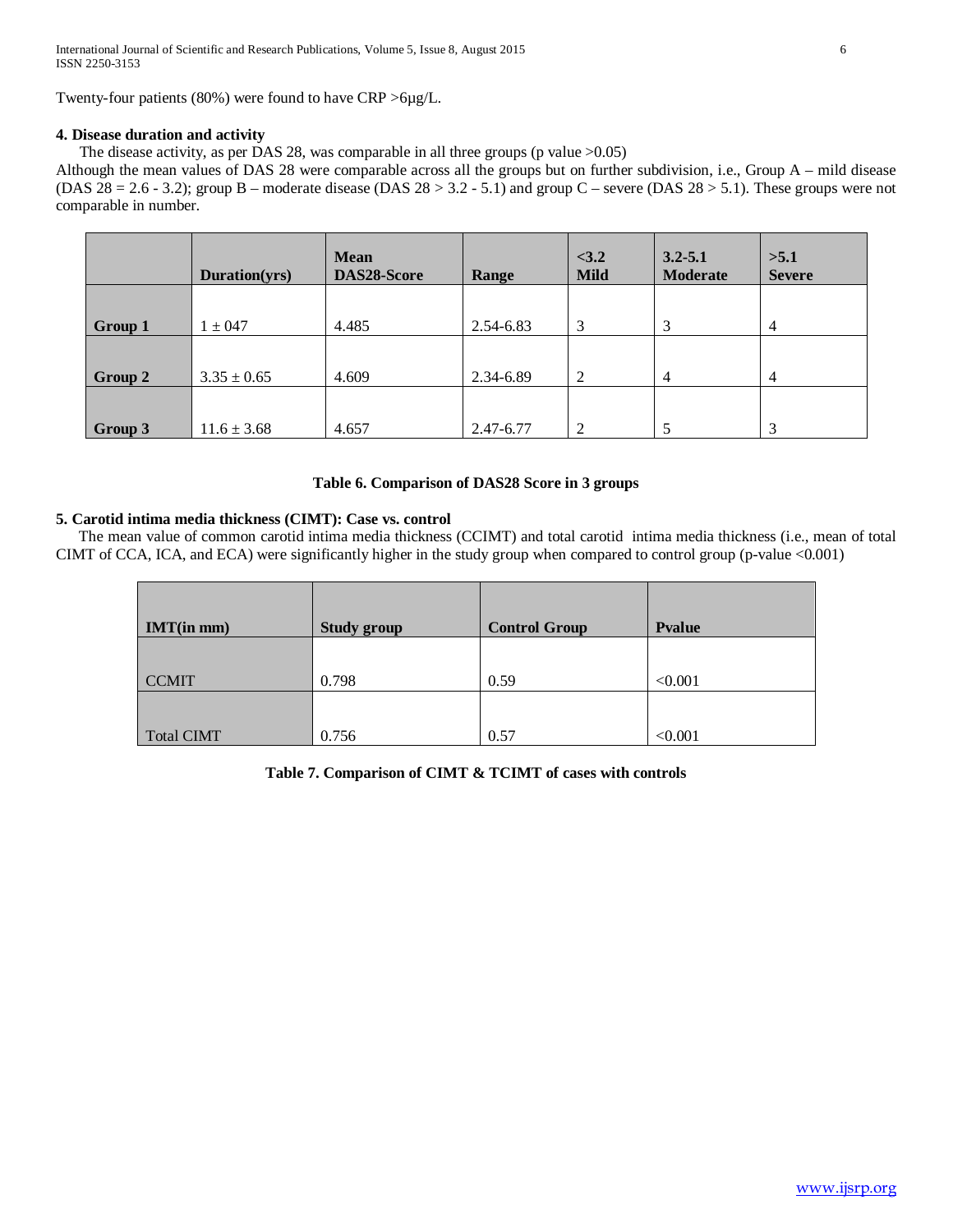

**Figure 3. Comparison of CIMT & TCIMT of cases with controls**

## **6. Relationship of intima media thickness with disease duration**

Common carotid IMT (CCIMT) ranged from minimum of 0.56 mm to maximum of 1.4 mm, the mean value of group I as  $0.703 \pm$ 0.15mm; of group II was  $0.79 \pm 0.16$  mm and of group III was  $0.903 \pm 0.21$  mm, the increase in CCIMT with duration was significant (p value  $< 0.01$ )

|         | <b>CCIMT</b> |              | <b>TCIMT</b> |               |
|---------|--------------|--------------|--------------|---------------|
|         | <b>Mean</b>  | Range        | <b>Mean</b>  | Range         |
| Group 1 | 0.703        | 0.56-094     | 0.678        | 0.53-0.89     |
| Group 2 | 0.79         | $0.58 - 1.1$ | 0.74         | $0.54 - 1.03$ |
| Group 3 | 0.903        | $0.68 - 1.4$ | 0.85         | $0.64 - 1.25$ |

**Table8. Comparison of CCIMT & TCIMT with the duration of disease**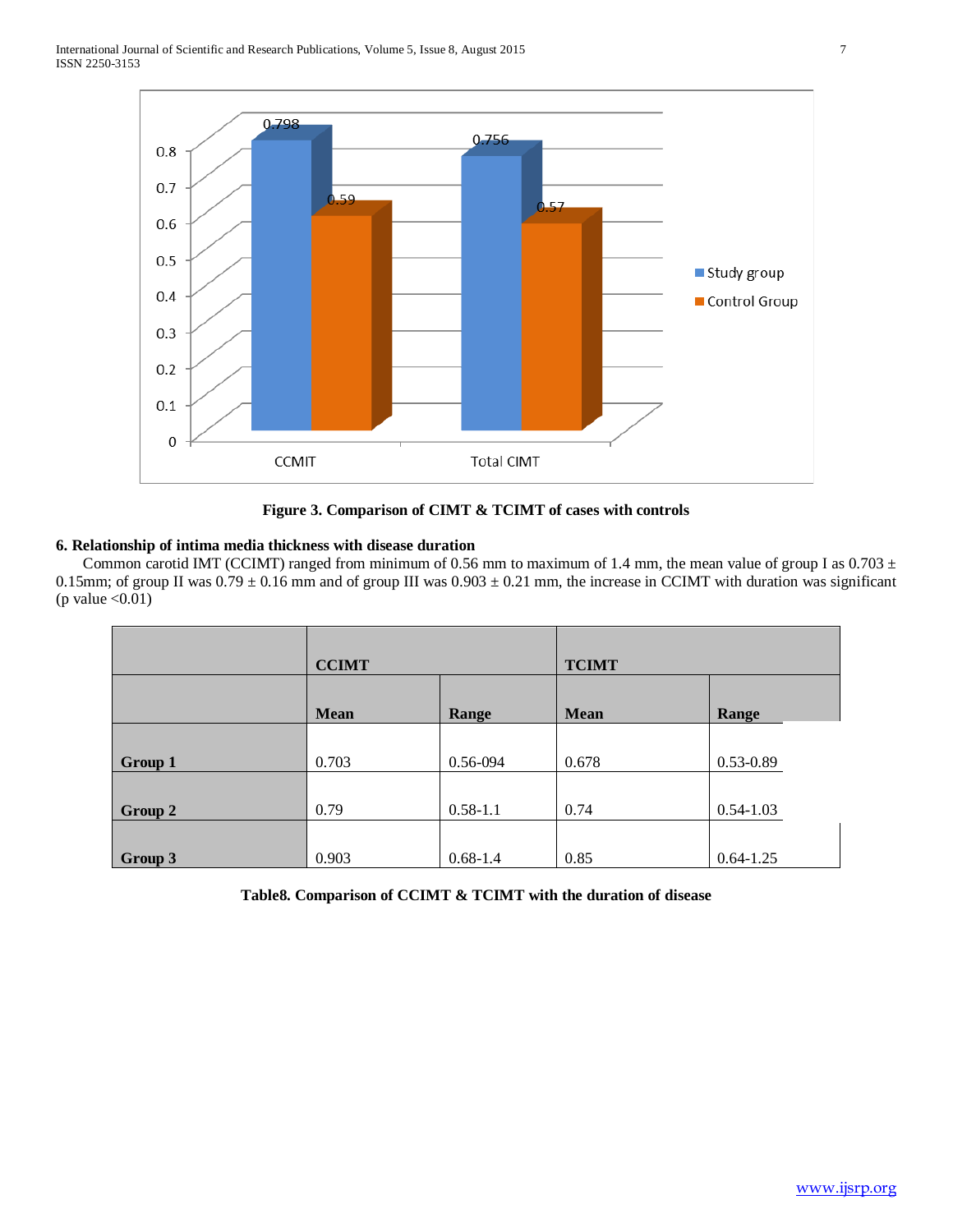



P Value : 0.0057

Deviation from horizontal significant

## **7. Relationship of intima media thickness with activity of RA**

Based on DAS 28 i.e., disease activity score, each group was further studied as group A (2.6 - 3.1); group B ( $>$  3.2 to 5.1) and group C (> 5.1). On comparison of various sub-groups A, B, and C to each other, the CCIMT and TCIMT were found to be statistically non-significant (p value  $> 0.05$  in each).

| <b>DAS 28</b> | <b>No. of Subjects</b> | <b>CCIMT</b> (Mean) in mm | <b>TCIMT</b> (Mean) in mm |
|---------------|------------------------|---------------------------|---------------------------|
|               |                        |                           |                           |
| <3.2          | 7                      | 0.77                      | 0.74                      |
| $3.2 - 5.1$   | 12                     | 0.78                      | 0.76                      |
| >5.1          | 11                     | 0.8                       | 0.76                      |

**Table.9**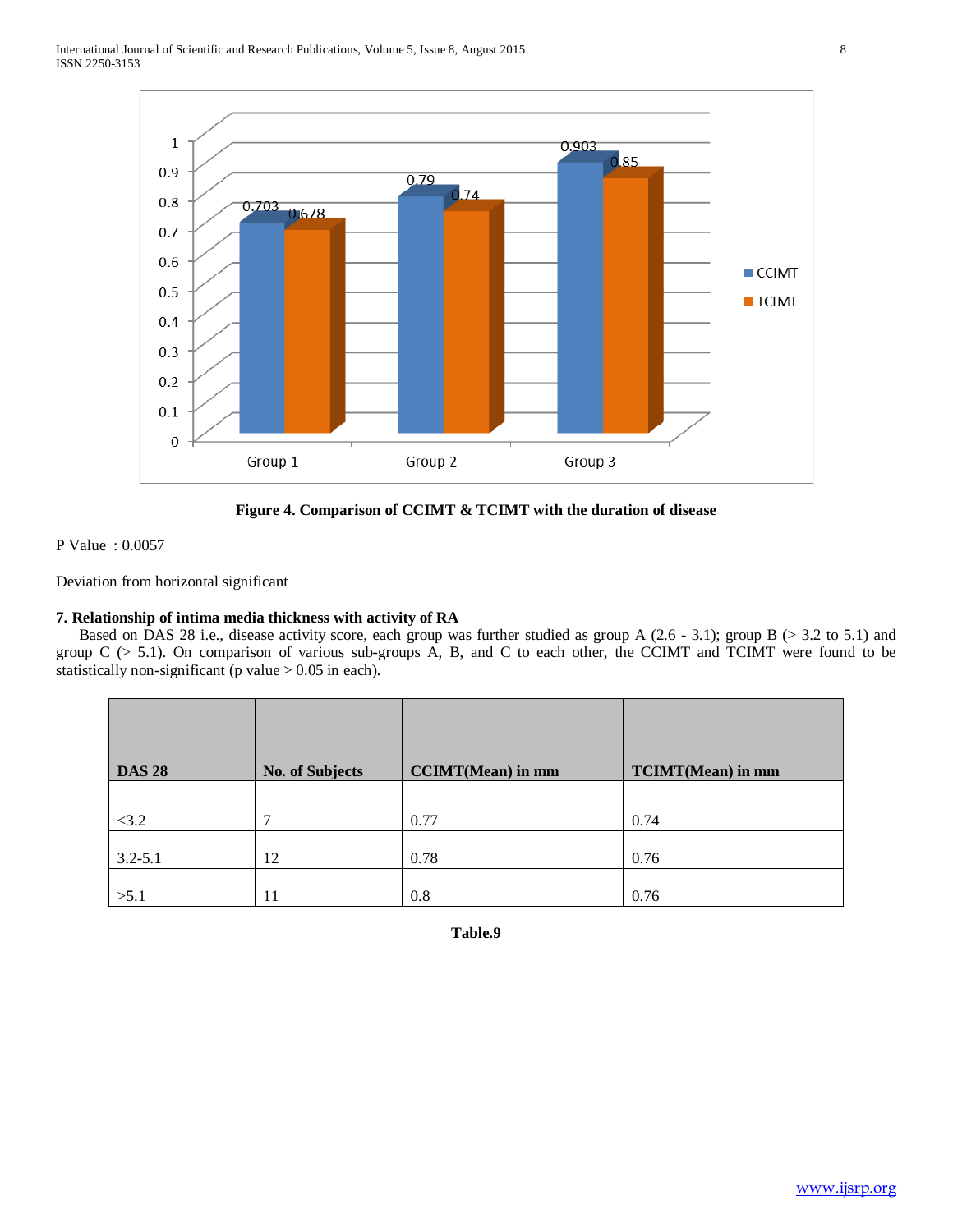

**Figure 5. Comparison of CCIMT and TCIMT with DAS 28 Score, P Value : 0.8520**

#### **8. Comparison of plaque positive with plaque negative group**

Of the thirty subjects, there was evidence of plaque in ten subjects.

|                        | CCMT(mm) | TCIMT(mm) |
|------------------------|----------|-----------|
| <b>Plaque positive</b> | 0.984    | 0.923     |
| <b>Plaque negative</b> | 0.706    | 0.672     |

#### **Table 10. Comparison of plaque positive with plaque negative group**

P value<0.0001.The difference is statistically significant

## VII. DISCUSSION

 Atherosclerosis is an inflammatory disease and so there are striking parallels between the inflammatory and immunological mechanism operating in atherosclerotic plaque and in rheumatoid synovitis. The common pathogenic features in the affected tissues include an abundance of activated macrophages which release or induce inflammatory mediators, including cytokines (e.g., interleukin 1 and TNF), growth factors, adhesion molecules with matrix metalloproteinases, and an infiltrate of T-cells.

 RA and atherosclerosis are associated with elevated levels of acute phase reactants- CRP, serum amyloid A, ESR, fibrinogen, and secondary phospholipase  $2^{16}$ .

 The accelerated atherosclerosis has been reported in RA to be independent of traditional risk factors. In the present study, diabetes mellitus, hypertension, and smoking were exclusion criteria while the mean values of triglyceride, cholesterol, HDL, LDL, and VLDL were within normal range , thus this study was free of the effects of these CIMT is a reliable marker for coronary atherosclerosis and peripheral vascular disease  $17$ .

 According to Homa *et al*, the intima media thickness of common carotid artery (measured at areas devoid of plaque) increases linearly with age from 0.48 mm at 40 years of age to 1.02 mm at 100 years of age (following a formula  $0.009$  x age +  $0.116$  mm $^{18}$ .

 The mean age of the present study (including control group) was 43.4 years. So expected common carotid thickness was approximately 0.521 mm. In the present study, common carotid intima media thickness (CCIMT) in the control group was 0.591  $\pm$  0.113 mm (almost nearing the homa equation, i.e., 0.521 mm) whereas the common carotid intima media thickness in RA was higher, i.e.,  $0.798 \pm 0.19$  mm with p value of <0.01(0.0057).

 The mean total carotid intima media thickness (TCIMT) was calculated by taking the mean of all three dimensions of carotid, i.e., common, internal, and external on both sides. The mean of total carotid intima media thickness in RA study group was 0.756  $\pm$  0.17 mm when compared to the control group, i.e., 0.586  $\pm$ 0.104 mm (p value  $\leq 0.001$ ).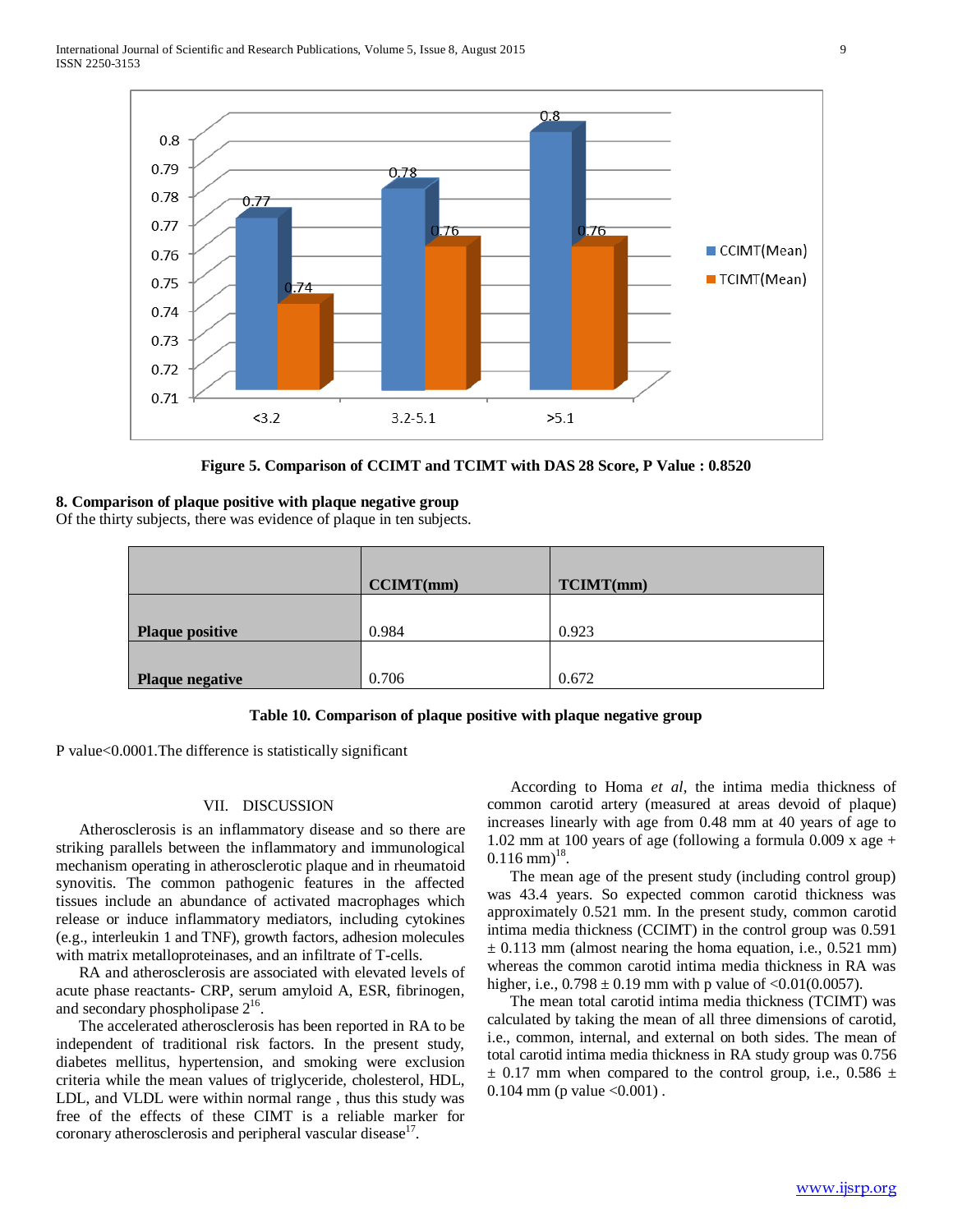A similar observation has also been shown by Gonzalez *et*   $al^{19}$  and Alkabbi *et al*<sup>20</sup>in their respective studies. In a recent Indian study, Mahajan *et al* have similar observations.

 All the studies (including the present study) show a significantly higher value of CIMT in RA subjects than the normal population (i.e., noninvasive evidence of accelerated atherosclerosis).

 The mean common carotid IMT was significantly higher in group III (disease  $> 10$  years) when compared to group I and II (p value  $< 0.001$ ), thus suggesting that increasing carotid IMT increased with duration of disease. Gonzales *et al* in their study had found disease duration as one of the best predictor for the development of severe morphologic expression of atherosclerotic  $disease<sup>19</sup>$ .

 Del Rincon *et a*l <sup>2</sup>*<sup>1</sup>* and Mahajan *et al* also had similar observations. This may be due to more years of exposure to increased inflammation, and other factors like increased arterial stiffness<sup>21</sup> and prothrombotic marker in RA patients<sup>22</sup>. Role of inflammation as a basic pathogenic mechanism in atherosclerosis is well known<sup>21</sup>.

Liuzzo *et al* found increased levels of unusual subsets of Tcells – CD4+, CD28 in 65% of patients with unstable angina, but not in patients with stable angina. These lymphocyte subpopulations were originally described in patients with RA and have been associated with presence of extraarticular especially vasculitis $23$ .

 Shared immunological disease mechanisms in systemic autoimmune disorders and coronary vascular disease such as clonally expanded  $CD4+$  and  $CD28$  T-cells<sup>23</sup>, systemic endothelial activation<sup>24</sup> and circulating immune complex<sup>25</sup>, may be involved in the development of cardiovascular comorbidities in RA patients. The presence of decreased insulin sensitivity and increased ceruloplasmin levels (antioxidant factor) have been attributed to atherosclerosis in  $RA^{26}$ .

 The mean values of common carotid IMT for mild, moderate and severe activity sub-groups based on the DAS 28 Score were  $0.77 \pm 0.14$ ;  $0.78 \pm 0.15$  and  $0.8 \pm 0.17$  mm respectively; these values when compared with each other were found to be statistically non-significant (p value  $> 0.05$ ), suggesting no correlation between disease activity at a particular time and carotid intima media thickness.

 One of the limitations of my study was that it is crosssectional. It would be worthwhile to follow up these patients over a period of time to look for clinical events like myocardial infarction etc. Another lacuna was my inability to comment on the influence of drugs. Many of the patients of RA were on methotrexate and the vast majority had received corticosteroids at some point of time in their disease course in varying doses for variable periods of time.

#### VIII. SUMMARY

 The study was carried out in Osmania General Hospital from September 2012 to September 2014.Thirty patients of rheumatoid arthritis (23 females and 7 males) diagnosed by modified ACR criteria (1987) along with 30 age and sex matched controls were included in the study.

1. The mean age of the present study (including control group) was 43.4 years.

- 2. The mean common carotid intima media thickness (CCIMT) in the RA study group was  $0.798 \pm 0.19$  mm when compared to the control group, i.e.  $0.591 \pm 0.11$ mm with p value of  $\langle 0.01(0.0057)$
- 3. The mean of total carotid intima media thickness in RA study group was  $0.756 \pm 0.17$  mm when compared to the control group, i.e.,  $0.57 \pm 0.11$  mm (p value <0.001)
- 4. The mean common carotid IMT was significantly higher in group III (disease  $> 10$  years) when compared to group I and II (p value  $< 0.001$ ), thus suggesting that increasing carotid IMT increased with duration of disease.
- 5. The mean values of common carotid IMT for mild, moderate and severe activity sub-groups based on the DAS 28 Score were  $0.77 \pm 0.14$ ;  $0.78 \pm 0.15$  and  $0.80 \pm 0.15$ 0.17 mm respectively; these values when compared with each other were found to be statistically non-significant (p value  $> 0.05$ ), suggesting no correlation between disease activity at a particular time and carotid intima media thickness.

#### IX. CONCLUSION

 Rheumatoid arthritis, a chronic inflammatory disease mainly involving joints has been found to have accelerated atherosclerosis when compared to age and sex-matched controls. This effect of accelerated atherosclerosis in RA was found to be independent of traditional risk factors like diabetes mellitus, hypertension, smoking and dyslipidaemia.

 The study also shows a significant, i.e., directly proportional relation between carotid intima media thickness to longer duration of disease, but no significant relationship between activity of disease and carotid intima media thickness.

 In view of relation to duration of disease, the physicians should regularly screen the established RA patients, so as to identify the evidence of atherosclerosis and manage it earlier. Thus, prevention of cardiovascular disease in RA requires a combined approach incorporating cardiovascular risk factors screening and management, effective and sustained control of RA disease activity, a high index of suspicion and prompt investigation of suspected cardiac disease.

#### **REFERENCES**

- [1] Rosenberg A. Rheumatoid Arthritis. In: Robbins Pathologic basis of disease. Abbas AK, Fausto N, Kumar V, editors. Philadelphia; WB Saunders Company. 7th edition; p.1305-9.
- [2] Cobb S, Anderson F, Baver W. Length of life and cause of death in rheumatoid arthritis. New Engl J Med 1953; 249: 553-6.
- [3] Minapur NJ, Jacoby RK, Cosh JA et al. Outcome after 40 years with rheumatoid arthritis; A prospective study of function, disease activity and mortality. J Rheumatol 2004; 31: 3-8.
- [4] Turesson C, Jarenros A, Jacobsson L. Increased incidence of cardiovascular disease in patients with rheumatoid arthritis; results from a community based study. Ann Rheum Dis 2004; 63: 952-5.
- [5] Ridker PM, Cushman M, Stampfer MJ et al. Inflammation, Aspirin and the risk of cardiovascular disease in apparently healthy men. N Engl J Med 1997; 336: 973-9.
- [6] Wallberg Jonsson S, Dahlen G, Nilsson TK et al. Tissue plasminogen activator, plasminogen activator inhibitor-1 and Von Willebrand factor in rheumatoid arthritis. Clin Rheumatol 1993; 12: 318-24.